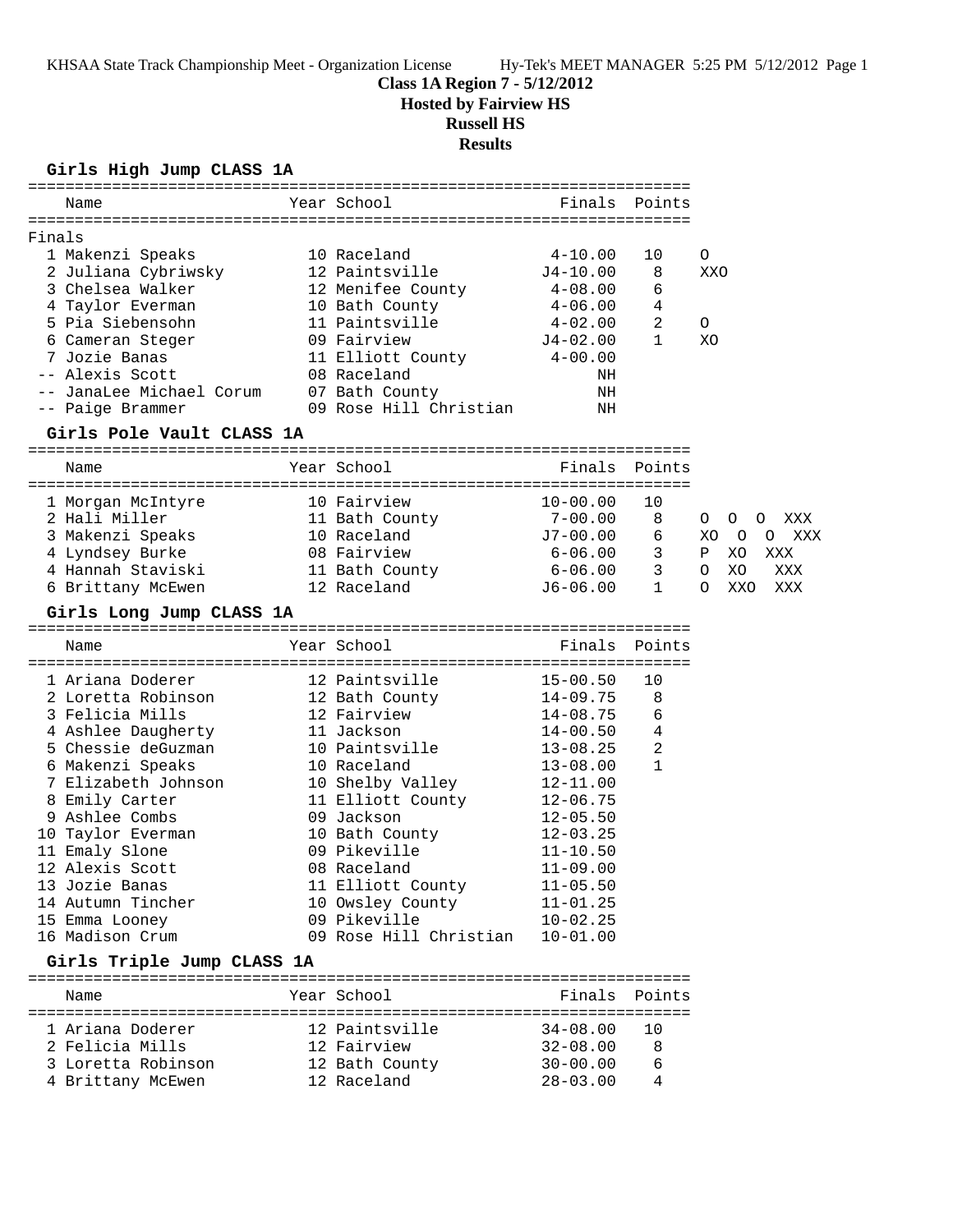**Class 1A Region 7 - 5/12/2012**

**Hosted by Fairview HS**

## **Russell HS**

## **Results**

### **....Girls Triple Jump CLASS 1A**

| 5 Emily Carter       | 11 Elliott County      | $28 - 01.00$ | $\mathfrak{D}$ |
|----------------------|------------------------|--------------|----------------|
| 6 Laken Campbell     | 12 Owsley County       | $28 - 00.50$ |                |
| 7 Pia Siebensohn     | 11 Paintsville         | $27 - 10.50$ |                |
| 8 Haley Lane         | 11 Menifee County      | $26 - 08.00$ |                |
| 9 Hannah Staviski    | 11 Bath County         | $25 - 10.50$ |                |
| 10 Emma Looney       | 09 Pikeville           | $25 - 05.50$ |                |
| 11 Elizabeth Johnson | 10 Shelby Valley       | $24 - 04.00$ |                |
| 12 Paige Brammer     | 09 Rose Hill Christian | $23 - 06.00$ |                |
| 13 Chyeanne Smith    | 07 Raceland            | $21 - 01.00$ |                |
| -- Emaly Slone       | 09 Pikeville           | ND           |                |
| -- Cameran Steger    | 09 Fairview            | ND           |                |

#### **Girls Shot Put CLASS 1A**

| Name               | Year School            | Finals       | Points         |
|--------------------|------------------------|--------------|----------------|
|                    |                        |              |                |
| 1 Blake Caudill    | 12 Jenkins             | $32 - 07.25$ | 10             |
| 2 Cassidy Griffith | 09 Jackson             | $30 - 05.25$ | 8              |
| 3 Emma Looney      | 09 Pikeville           | $29 - 05.25$ | 6              |
| 4 Kayla White      | 12 Owsley County       | 29-01.00     | 4              |
| 5 Larissa Caudill  | 11 Owsley County       | $27 - 00.25$ | $\overline{2}$ |
| 6 Franki Jo Carter | 09 Rose Hill Christian | $25 - 00.00$ | 1              |
| 7 Emily Carter     | 11 Elliott County      | $23 - 08.25$ |                |
| 8 Paige Hall       | 11 Shelby Valley       | $23 - 06.00$ |                |
| 9 Emilia Ellett    | 12 Bath County         | $23 - 04.00$ |                |
| 10 Chyeanne Smith  | 07 Raceland            | $23 - 03.25$ |                |
| 11 Brooke Goble    | 09 Paintsville         | $22 - 09.50$ |                |
| 12 Natalie Fyffe   | 07 Rose Hill Christian | $22 - 04.00$ |                |
| 13 Brittany McEwen | 12 Raceland            | $21 - 06.75$ |                |
| 14 Savannah Day    | 10 Bath County         | $21 - 03.00$ | $21 - 01.00$   |
| 15 Emily Ousley    | 10 Paintsville         | J21-03.00    | $20 - 10.50$   |
| 16 Nikesha Potter  | 11 Shelby Valley       | $21 - 02.25$ |                |
| 17 Madison Drapier | 10 Menifee County      | $19 - 01.50$ |                |

#### **Girls Discus Throw CLASS 1A**

|   | Name                |  | Year School            | Finals    | Points         |  |  |  |  |
|---|---------------------|--|------------------------|-----------|----------------|--|--|--|--|
|   |                     |  |                        |           |                |  |  |  |  |
|   | 1 Blake Caudill     |  | 12 Jenkins             | $95 - 04$ | 10             |  |  |  |  |
|   | 2 Kayla White       |  | 12 Owsley County       | $93 - 02$ | 8              |  |  |  |  |
|   | 3 Larissa Caudill   |  | 11 Owsley County       | $80 - 02$ | 6              |  |  |  |  |
| 4 | Emma Looney         |  | 09 Pikeville           | $75 - 09$ | 4              |  |  |  |  |
|   | 5 Cassidy Griffith  |  | 09 Jackson             | $70 - 07$ | $\overline{2}$ |  |  |  |  |
|   | 6 Destiny Jordan    |  | 11 Bath County         | $67 - 08$ | 1              |  |  |  |  |
|   | 7 Nikesha Potter    |  | 11 Shelby Valley       | $65 - 11$ |                |  |  |  |  |
|   | 8 Chloe Greene      |  | 10 Bath County         | $62 - 02$ |                |  |  |  |  |
|   | 9 Chyeanne Smith    |  | 07 Raceland            | $61 - 09$ |                |  |  |  |  |
|   | 10 Brittany McEwen  |  | 12 Raceland            | $61 - 05$ |                |  |  |  |  |
|   | 11 Franki Jo Carter |  | 09 Rose Hill Christian | $58 - 09$ |                |  |  |  |  |
|   | 12 Brooke Goble     |  | 09 Paintsville         | $55 - 03$ |                |  |  |  |  |
|   | 13 Taylor Johnson   |  | 12 Shelby Valley       | $49 - 06$ |                |  |  |  |  |
|   | 14 Natalie Fyffe    |  | 07 Rose Hill Christian | $49 - 01$ |                |  |  |  |  |
|   | 15 Shanley McCarty  |  | 10 Paintsville         | $47 - 09$ |                |  |  |  |  |
|   | 16 Grace Kara       |  | 11 Elliott County      | $46 - 00$ |                |  |  |  |  |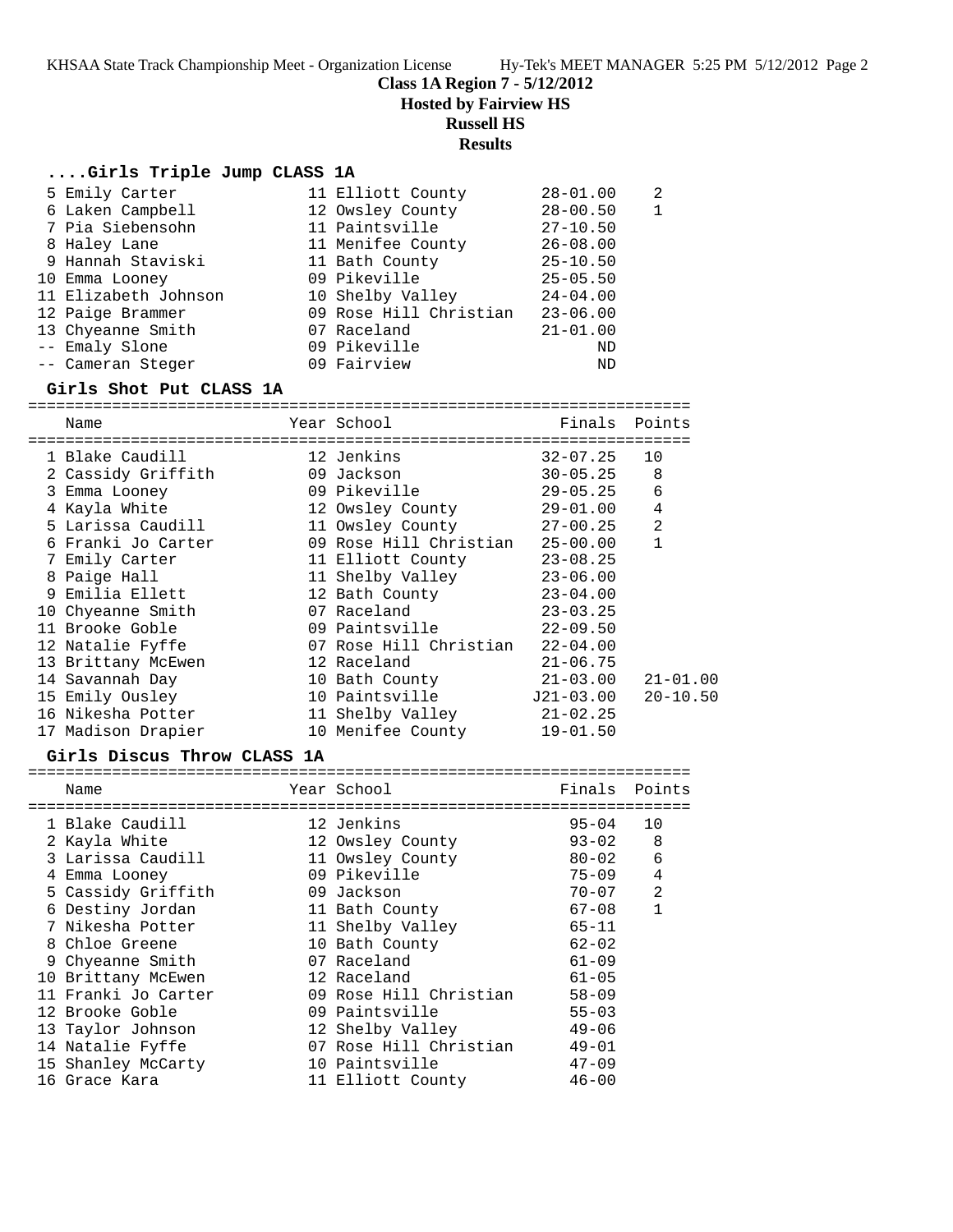**Class 1A Region 7 - 5/12/2012**

**Hosted by Fairview HS**

## **Russell HS**

#### **Results**

### **Boys High Jump CLASS 1A**

| Name                               |  | Year School<br>=================== | ========================= | Finals Points  |                              |  |  |  |
|------------------------------------|--|------------------------------------|---------------------------|----------------|------------------------------|--|--|--|
| 1 Mike Terry                       |  | 12 Fairview                        | $5 - 10.00$               | 10             |                              |  |  |  |
| 2 Coty Shouse                      |  | 12 Owsley County                   | $5 - 08.00$               | 8              |                              |  |  |  |
| 3 Breion Hodge                     |  | 10 Bath County                     | $5 - 06.00$               | 5              | 0 & 2 prev misses            |  |  |  |
| 3 Lucas Fields                     |  | 12 Shelby Valley                   | $5 - 06.00$               | 5              | 0 & 2 prev misses            |  |  |  |
| 5 Jacob Blair                      |  | 09 Raceland                        | $5 - 00.00$               | $\overline{2}$ |                              |  |  |  |
| 6 Trey Ratliff                     |  | 08 Bath County 4-10.00             |                           | $\mathbf{1}$   | $\Omega$                     |  |  |  |
| 7 Harvey Spencer                   |  | 11 Menifee County                  |                           |                | J4-10.00 XO & no prev misses |  |  |  |
| 8 Luke Trimble                     |  | 08 Paintsville                     | J4-10.00                  |                | XO & 2 prev misses           |  |  |  |
| 9 Ouentin Williams                 |  | 09 Shelby Valley 1-08.00           |                           | $\Omega$       |                              |  |  |  |
| 10 Logan Evans                     |  | 12 Raceland                        | J4-08.00                  |                | XXO & no prev misses         |  |  |  |
| 11 Quentin Patrick 10 Wolfe County |  |                                    | J4-08.00                  |                | XXO & 1 prev miss            |  |  |  |
| -- Sean Bentley                    |  | 10 Betsy Layne                     | NH                        |                |                              |  |  |  |
| Boys Pole Vault CLASS 1A           |  |                                    |                           |                |                              |  |  |  |
| Name                               |  | Year School                        | Finals                    | Points         |                              |  |  |  |
| 1 Connor Messer                    |  | 09 Raceland                        | $12 - 10.00$              | 10             |                              |  |  |  |
| 2 Josh Jones                       |  | 12 Bath County                     | $10 - 06.00$              | 8              |                              |  |  |  |
| 3 Nathan Dailey                    |  | 11 Bath County                     | $10 - 00.00$              | 6              |                              |  |  |  |
| 4 Charlie Cox                      |  | 11 Jenkins                         | $9 - 06.00$               | $\overline{4}$ |                              |  |  |  |
| 5 Tanner Goff                      |  | 09 Jenkins                         | 9-00.00                   | $\overline{2}$ |                              |  |  |  |
| 6 Trey Potter                      |  | 09 Raceland                        | $8-00.00$                 | $\mathbf{1}$   |                              |  |  |  |
| -- Tim Jackson                     |  | 12 Fairview                        | <b>SCR</b>                |                |                              |  |  |  |
| Boys Long Jump CLASS 1A            |  |                                    |                           |                |                              |  |  |  |
| Name                               |  | Year School                        |                           | Finals Points  |                              |  |  |  |

| name               | TCAT POITOOT           | $1.117 + 0.$ | FUIILD |
|--------------------|------------------------|--------------|--------|
| 1 Aaron Elliott    | 11 Elliott County      | $19 - 11.00$ | 10     |
| 2 Trey Ratliff     | 08 Bath County         | $18 - 08.00$ | - 8    |
| 3 Coty Shouse      | 12 Owsley County       | 18-00.25     | - 6    |
| 4 Trey Potter      | 09 Raceland            | $17 - 01.50$ | 4      |
| 5 Luke Trimble     | 08 Paintsville         | $17 - 00.75$ | 2      |
| 6 Justin Jones     | 11 Bath County         | $17 - 00.50$ | 1      |
| 7 Garrett Kee      | 12 Rose Hill Christian | $17 - 00.00$ |        |
| 8 Jacob Blair      | 09 Raceland            | $15 - 08.25$ |        |
| 9 Austin Kidd      | 10 Pikeville           | $15 - 06.50$ |        |
| 10 Dalton Hammond  | 11 Shelby Valley       | $15 - 05.50$ |        |
| 11 Jordan Robinson | 12 Shelby Valley       | $15 - 02.25$ |        |
| 12 Sam Garner      | 09 Elliott County      | $14 - 03.00$ |        |

### **Boys Triple Jump CLASS 1A**

| Name             | Year School      | Finals Points |    |
|------------------|------------------|---------------|----|
| 1 Connor Messer  | 09 Raceland      | $38 - 07.00$  | 10 |
| 2 Coty Shouse    | 12 Owsley County | $37 - 10.00$  | 8  |
| 3 Mason Thompson | 12 Paintsville   | $37 - 00.00$  | 6  |
| 4 Jared Castle   | 11 Bath County   | $36 - 10.00$  | 4  |
| 5 Koty Sexton    | 11 Jenkins       | $36 - 03.50$  | 2  |
| 6 Justin Jones   | 11 Bath County   | $34 - 07.00$  |    |
|                  |                  |               |    |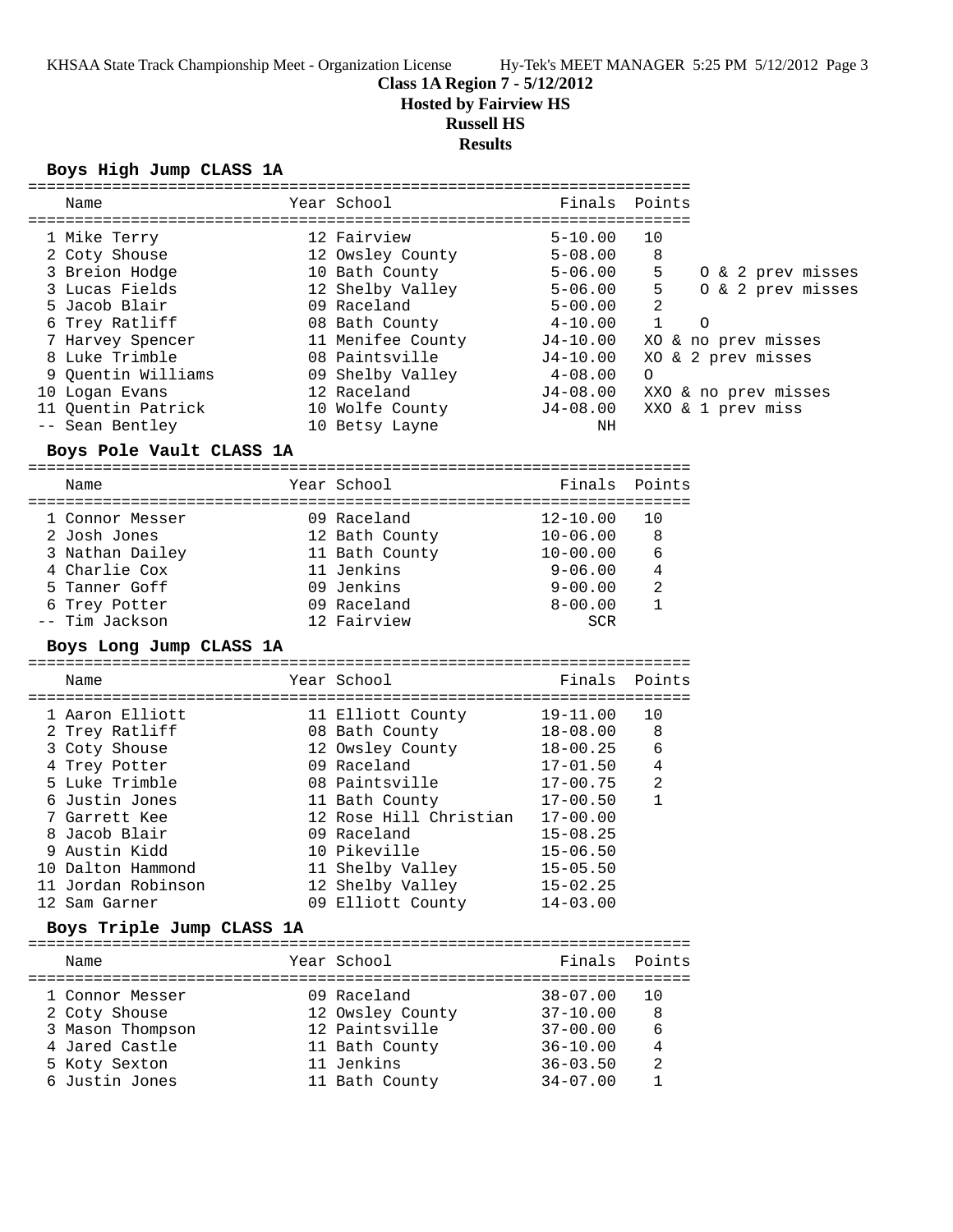**Class 1A Region 7 - 5/12/2012**

**Hosted by Fairview HS**

# **Russell HS**

## **Results**

### **....Boys Triple Jump CLASS 1A**

| 7 Trey Potter     | 09 Raceland            | $33 - 08.50$ |
|-------------------|------------------------|--------------|
| 8 William Bowling | 10 Owsley County       | $30 - 11.00$ |
| 9 Dylan Campbell  | 09 Jackson             | $29 - 06.00$ |
| 10 Jonathon Sloas | 09 Elliott County      | $29 - 01.50$ |
| 11 Travis Dudding | 11 Rose Hill Christian | $28 - 10.00$ |
| 12 Sam Garner     | 09 Elliott County      | $27 - 04.50$ |

#### **Boys Shot Put CLASS 1A**

| =======================                    |                                  |              |                |
|--------------------------------------------|----------------------------------|--------------|----------------|
| Name                                       | Year School<br>----------------- | Finals       | Points         |
| =========================<br>1 Cole Thomas | 11 Raceland                      | $43 - 05.00$ | 10             |
| 2 Lawrence Lee Jr                          | 12 Owsley County                 | $38 - 06.50$ | 8              |
| 3 Zack Tackett                             | 11 Betsy Layne                   | 38-05.00     | 6              |
| 4 Donald Darden                            | 12 Bath County                   | $36 - 11.00$ | $\overline{4}$ |
| 5 Chris Elder                              | 12 Bath County                   | 35-11.00     | $\overline{2}$ |
| 6 Devin Thomas                             | 11 Raceland                      | 35-08.75     | $\mathbf{1}$   |
| 7 Eugene Mofford                           | 10 Elliott County                | $35 - 02.00$ |                |
| 8 Evan Senters                             | 11 Rose Hill Christian           | $33 - 07.50$ |                |
| 9 Tim Kilgore                              | 10 Shelby Valley                 | $32 - 04.50$ |                |
| 10 Jonathan Lemaster                       | 08 Paintsville                   | $32 - 00.25$ |                |
| 11 Phillip Lovins                          | 10 Shelby Valley                 | $31 - 08.00$ |                |
| 12 Cody Cambell                            | 11 Fairview                      | $31 - 05.50$ |                |
| 13 Stephen Thomas                          | 11 Owsley County                 | $30 - 07.50$ |                |
| 14 Harvey Spencer                          | 11 Menifee County                | $30 - 02.00$ |                |
| 15 Austin Bentley                          | 12 Jenkins                       | 29-07.00     | 28-11.75       |
| 16 Prater Helton                           | 10 Paintsville 529-07.00         |              | $28 - 10.75$   |
| 17 Dylan Looney                            | 09 Pikeville                     | $28 - 02.25$ |                |
| 18 Matthew Turner                          | 10 Jackson                       | $27 - 08.50$ |                |
| 19 Isaac Adkins                            | 12 Rose Hill Christian           | $27 - 01.00$ |                |
| 20 Michael Robinson                        | 12 Jackson                       | $26 - 04.50$ |                |
| 21 Tyler Wagoner                           | 09 Elliott County                | $25 - 06.50$ |                |

# **Boys Discus Throw CLASS 1A**

| Name              | Year School            | Finals     | Points       |
|-------------------|------------------------|------------|--------------|
| 1 Chris Elder     | 12 Bath County         | $107 - 00$ | 10           |
| 2 Lawrence Lee Jr | 12 Owsley County       | 97-11      | 8            |
| 3 Nevan Johnson   | 10 Raceland            | $97 - 04$  | 6            |
| 4 Cody Cambell    | 11 Fairview            | $95 - 02$  | 4            |
| 5 Evan Senters    | 11 Rose Hill Christian | 88-11      | 2            |
| 6 Nathaniel Vice  | 11 Bath County         | $88 - 02$  | $\mathbf{1}$ |
| 7 Harvey Spencer  | 11 Menifee County      | $83 - 08$  |              |
| 8 Johnny Smith    | 12 Raceland            | $80 - 03$  |              |
| 9 Stephen Thomas  | 11 Owsley County       | $78 - 09$  |              |
| 10 Seth Daniels   | 12 Paintsville         | $78 - 06$  |              |
| 11 Seth Damron    | 11 Shelby Valley       | $77 - 10$  |              |
| 12 Matthew Turner | 10 Jackson             | $74 - 02$  |              |
| 13 Austin Bentley | 12 Jenkins             | $72 - 07$  |              |
| 14 Isaac Adkins   | 12 Rose Hill Christian | $71 - 07$  |              |
| 15 Mason Johnson  | 11 Shelby Valley       | $70 - 03$  |              |
| 16 Morgan Perkins | 10 Jackson             | $68 - 11$  |              |
| 17 Dylan Looney   | 09 Pikeville           | $66 - 02$  |              |